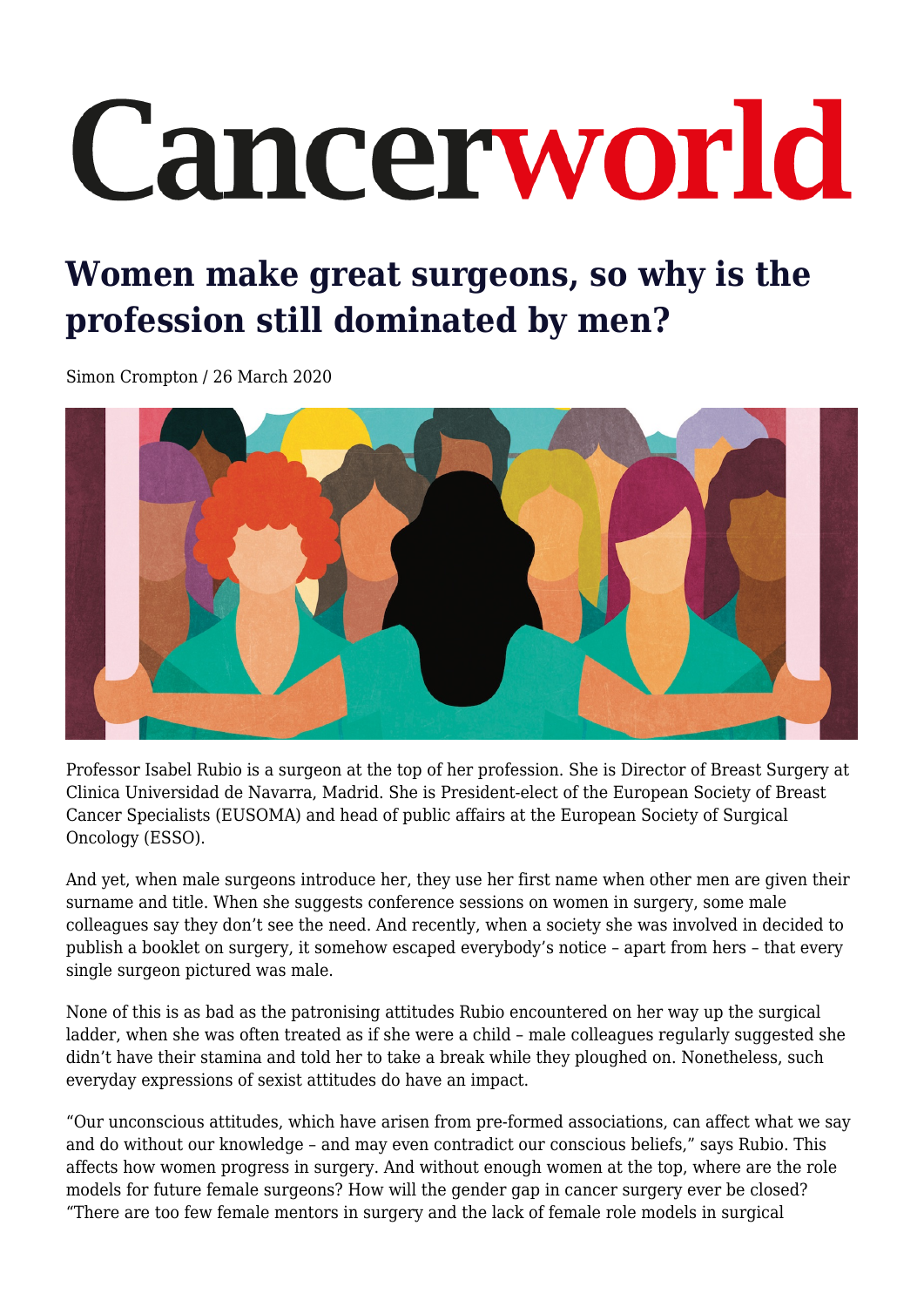leadership contributes to the perpetuation of male stereotypes," says Rubio.

#### **Women in surgery: the numbers**

How much have such attitudes affected the number of women entering, and staying in, surgical specialities? Although getting authoritative statistics on the number of women cancer surgeons across Europe is difficult, the disparity between genders is clear. A forthcoming survey from the European Union of Medical Specialists (UEMS) indicates that in most European countries the proportion of women surgeons is 30% to 40%, while in some countries it is as low as 20%.

Given that the number of women surgical trainees in some European countries now equals the number of men, there's hope that greater equality is on the way. However, not all of those will choose to pursue a career in surgery, says breast surgeon Malin Sund, a professor of surgery at Umeå University, Sweden, who organised the UEMS survey. She points to findings showing a relatively high dropout rate in many countries. While the number of trained women surgeons not actively working as surgeons is very low in Nordic countries, the UK and Netherlands, it is higher in Germany and reaches 25% in some southern European countries.

"In these countries there are a lot of female surgeons who have trained and then decide not to work as surgeons – which is of course a terrible loss to the system, and a catastrophe for the women themselves," she says.

The problem is exacerbated by the fact that those women who do stay in the profession appear to face far more obstacles than men in reaching the surgical heights. Equality in positions of seniority is still a long way off.

#### **Changing attitudes**

Surgery has traditionally been seen as a profession involving characteristics that are stereotypically ascribed to men: aggression, courage and the ability to make split-second decisions in the face of life-threatening risks.

But in recent decades, increasing numbers of women surgeons have broken into what was once regarded as an exclusive 'men's club', challenging these outdated assumptions. Between 1970 and the mid 1990s the UK saw a tenfold increase in women surgeons.

Thanks in large part to technical progress, the split-second decisions taken in high-risk situations are now seen as far less important than good planning and preparation. Being good at listening and communicating – characteristics more closely associated with women – are now seen as essential clinical skills. At the same time, these stereotypes have themselves been challenged, with the recognition that men can be caring and attentive, while women can be aggressive and courageous – though such behaviour is often still seen as less acceptable in female surgeons than in their male counterparts (*[Human Organization](https://www.jstor.org/stable/44126602?seq=1)* [1997, 56:47–52](https://www.jstor.org/stable/44126602?seq=1)).

The biggest driver of changing attitudes was probably down to the pioneering women who began to join the profession in ever increasing numbers, and proved their competence in the operating theatre.

That competence was recently confirmed in a Canadian matched cohort study of postoperative outcomes published in the BMJ, which provided evidence of what everyone already knows: women make just as good surgeons as men. If not better. It found that patients treated by female surgeons had a small but statistically significant decrease in 30-day mortality and had similar surgical outcomes compared with those treated by male surgeons (*[BMJ](https://www.bmj.com/content/359/bmj.j4366.long)* [2017, 359:j4366\)](https://www.bmj.com/content/359/bmj.j4366.long).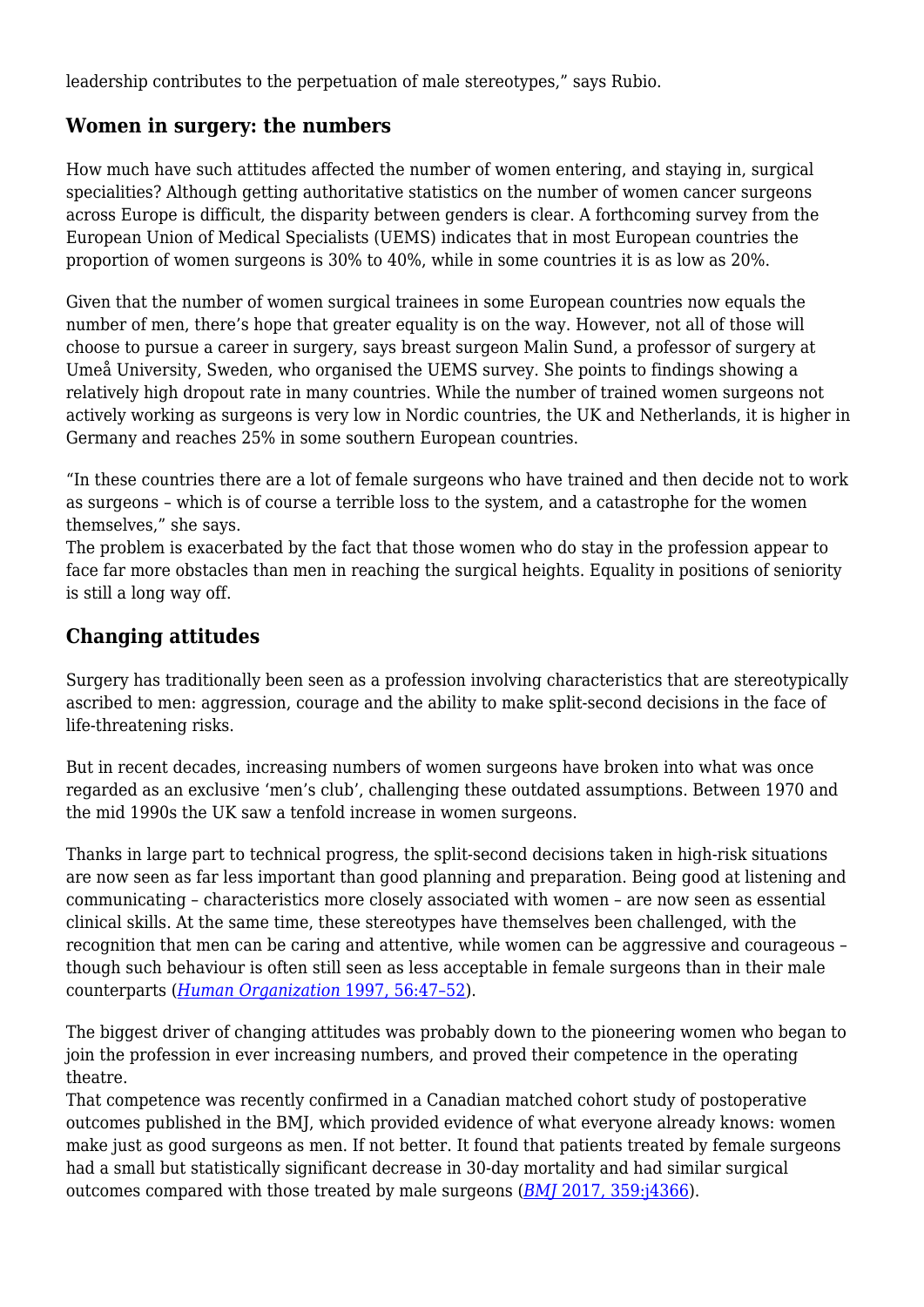"Those women who do stay in the profession appear to face far more obstacles than men in reaching the surgical heights"

So the question remains: why is it that women are still significantly underrepresented in surgery as a whole, and particularly at the higher echelons of the profession?

#### **Is protecting family life the problem?**

If surgery still has a gender problem, what lies at the root of it? Could it simply be the old issue of how to combine family demands with the demands of a traditionally high-pressure career? Data from 'implicit bias' testing of surgeons, published in *JAMA Network Open* in 2019, found that male surgeons had a tendency to associate men with career and surgery and women with family and family medicine.

"It's true that balancing family and surgery sometimes is difficult and I think that this is one reason that women refrain from entering surgical specialties," says Rubio. "But I don't think we should be focusing on that. It's far more complex than that."

Malin Sund, who became the first ever female professor of surgery in Sweden in 2013, believes the family issue is definitely significant, but is more important in some countries than others. Sweden is one of the countries where the number of women in surgical training is equal to men. "In the Nordic countries, with our generous social support and good quality day care, it's fully possible to be a practising surgeon and mother, whereas in many countries that might not be the case," she says. "There are studies showing that academic surgeons tend to have no children or fewer children than other female physicians, but whether you have to make that sacrifice depends on the country you live in.

"Our survey responses from southern European countries tend to focus on the difficulties of organising family life. So it wasn't doing the surgery itself that was the problem, but the expected lifestyle of the surgeon – that the work hours are very hard to combine with a functioning family. In the more northern countries, the problems were less about external day care, and more about the division of labour in the home: a lot seems to depend on who you choose to start a family with."

#### **Is bias and lack of role models the problem?**

But there is more going on than lack of financial and social support. Even in Nordic countries there are concerns about equality, not because there aren't enough women in cancer surgery but because there are not enough women at the top of cancer surgery. This isn't just an issue about being able to stay in the profession; it's about being able to be successful in the profession.

Recent research suggests that, although we may like to think that the days of glass ceilings and job discrimination are over, women still face far more obstacles than men in reaching the surgical heights. A UK survey of women surgeons published in the *BMJ* this year found that 59% had reported or witnessed discrimination. Trauma surgery and orthopaedics were identified as having the most sexist cultures by more than half of respondents. More than one in five said they perceived a "glass ceiling" in surgical training (*[BMJ Open](https://bmjopen.bmj.com/content/9/1/e024349.citation-tools)* [2019, 9:e024349](https://bmjopen.bmj.com/content/9/1/e024349.citation-tools)).

In the US, a recent survey of plastic surgeons revealed similar findings. Women were more likely than men to have experienced sexism or bias, and were less likely to feel recognised for ideas, authorship, promotions, or pay rises. Women also felt that their sex was a disadvantage in career advancement (*Plast Reconstr Surg* 2018, 142:252–64).

As Isabel Rubio points out, role models are important here. Her own mentor, Suzanne Klimberg, was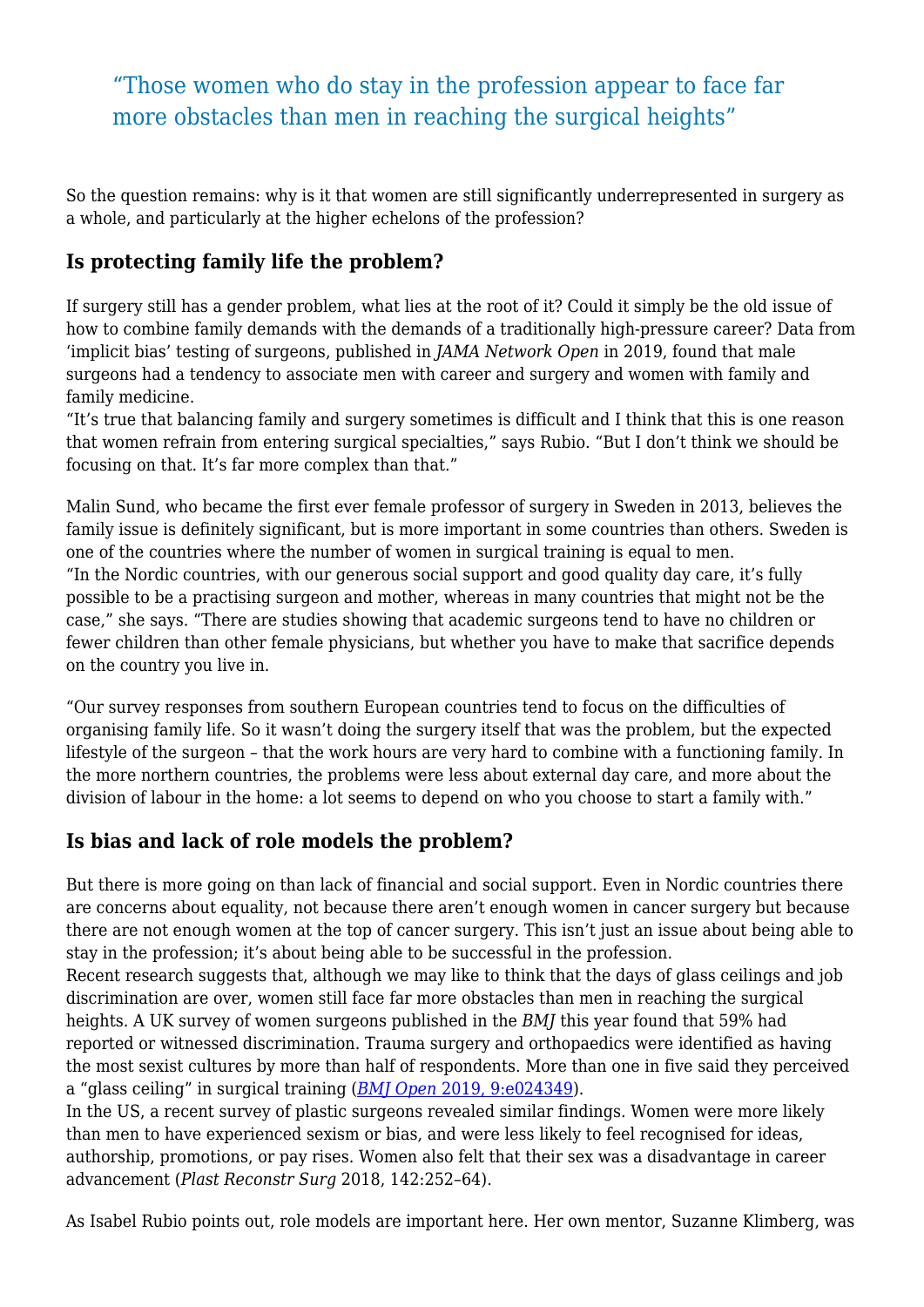an important influence during her US Fellowship – and afterwards. "I saw how she worked and how she had the same difficulties as me, but she still succeeded. Seeing a woman who can achieve anything – give talks at big congresses, be president of societies, be chief of breast surgery – helped me a lot. It helped me realise that I didn't have to enter into the male thing of demonstrating that you can operate for 12 hours at a stretch, for example. We can do it our own way and be just as good."

Malin Sund agrees that role models help young female surgeons see a way of navigating the system. Until they become more common and visible, there may be problems making any ambition seem realistic. But she points to another problem continually pulling that kind of aspiration back.

#### **Is it about 'old-boys' networks' and just being different?**

The UEMS survey showed that women feel excluded from the male-dominated networks where promotions are unofficially discussed and decided. "This is interesting from a Scandinavian or Swedish perspective, because I don't think women don't get up the hierarchy because men aren't being nice. It's just that the networks that develop before training and during training become somehow self-promoting of men," says Sund.

Facing such issues is key if women are to be properly represented in the highest echelons of cancer surgery, according to cancer surgeon Peter Naredi, Professor of Surgery at the University of Gothenburg and Sahlgrenska University Hospital, Sweden.

He points out that, while socioeconomic factors may still explain the gender imbalance in those seeking a career in surgery in many areas of Europe, this is no longer a major factor in countries like Sweden – and yet the gender ratio remains stubbornly weighted towards men. "In Sweden both the man and the woman have to take maternity or paternity leave and you don't lose too much on your pension if you are home with kids for two years. Yet even if parents share the social responsibilities, it is still hardly changing the ratio of female to male surgeons." Part of the problem, says Naredi, is lack of opportunity for younger entrants. "We are so many older surgeons taking up the space."

So in northern and western Europe, it's partly a matter of waiting for "old dinosaurs like myself" to move on, he says, leaving space for women coming up through the ranks. But Naredi worries that there is still a considerable and subtle barrier preventing this – the unconscious discriminatory force which he recognises he himself, as a male, is part of.

"When I'm looking for a successor as head of my breast surgical unit, or of a research group that I'm running, there's an official system in place that's very objective. But in practice, what you tend to do is choose someone who's very much like you. As the present – male – head, you might think of that male surgeon, 20 years younger than you, who you've been working with for 15 years. And then you find arguments why this person has more merits than the female surgeon who has also been working with you for 15 years."

And so, the male dominance of senior positions continues. "This is the hidden network," says Naredi. Truly promoting equality in surgery, he says, means choosing people according to formal competence, not whether they 'fit in'.

### "Networks that develop before and during training become somehow self-promoting of men"